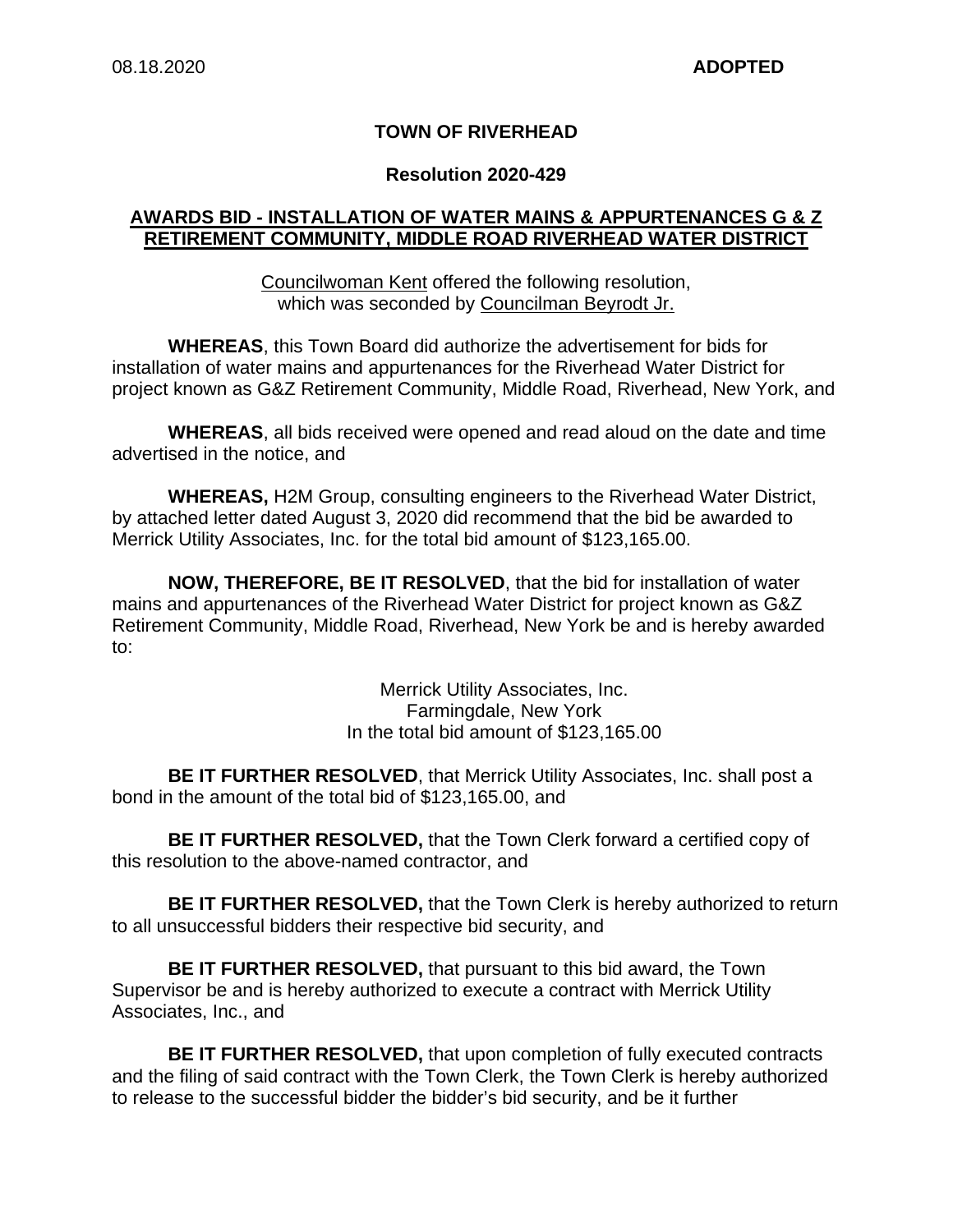**RESOLVED**, all Town Hall Departments may review and obtain a copy of this resolution from the electronic storage device and if needed, a certified copy of same may be obtained from the Office of the Town Clerk.

# **THE VOTE**

| <b>RESULT:</b> | <b>ADOPTED [UNANIMOUS]</b>                                    |
|----------------|---------------------------------------------------------------|
| <b>MOVER:</b>  | Catherine Kent, Councilwoman                                  |
|                | <b>SECONDER:</b> Frank Beyrodt Jr., Councilman                |
| AYES:          | Yvette Aguiar, Jodi Giglio, Catherine Kent, Frank Beyrodt Jr. |
| <b>ABSENT:</b> | <b>Tim Hubbard</b>                                            |